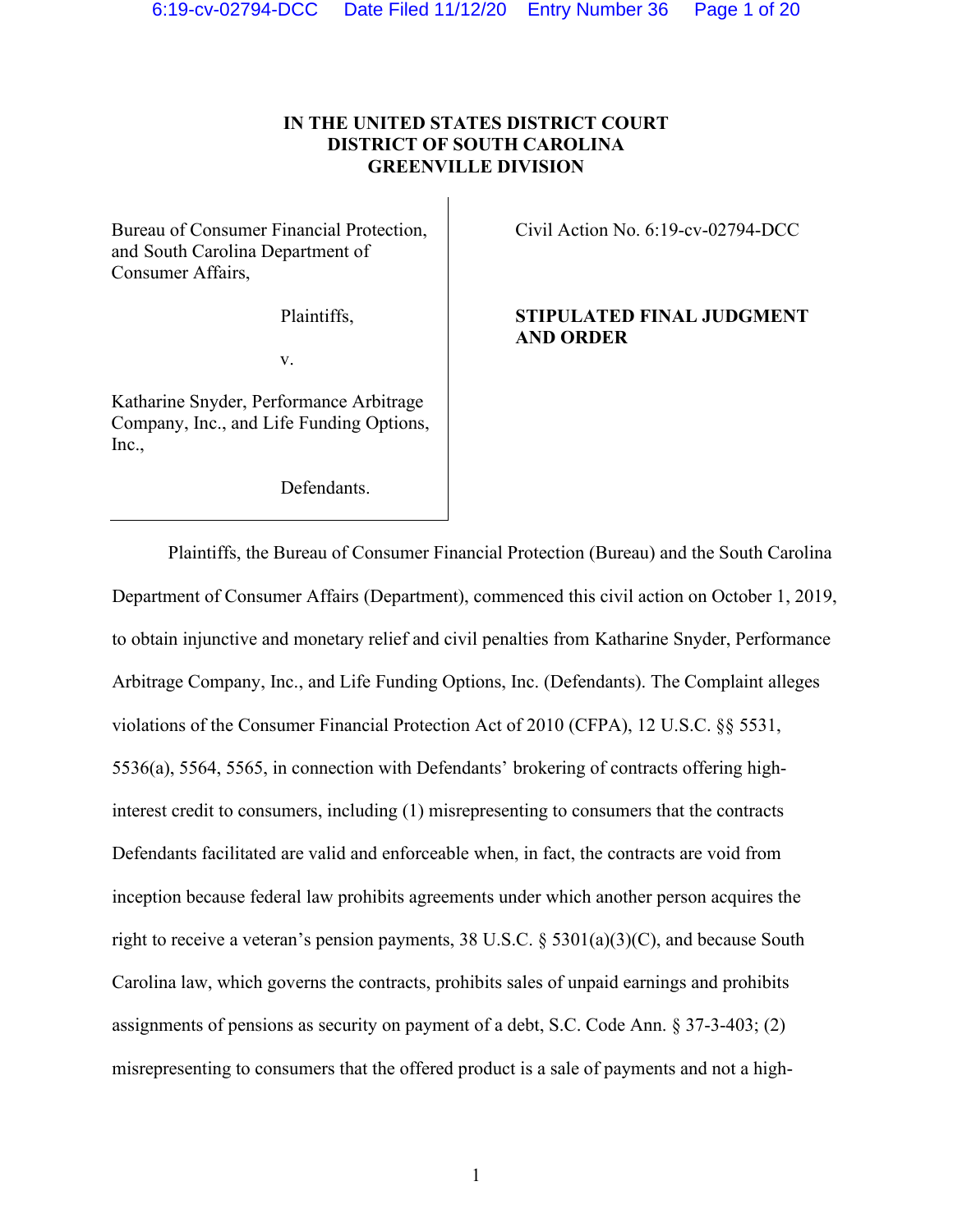## 6:19-cv-02794-DCC Date Filed 11/12/20 Entry Number 36 Page 2 of 20

interest credit offer; and (3) failing to inform consumers of the applicable interest rate on the credit offer. The Complaint also alleges violations of the South Carolina Consumer Protection Code, S.C. Code Ann. § 37-1-101 et seq. (SCCPC), including (1) engaging in the business of supervised loans without a license; (2) failing to file notification with the South Carolina Department of Consumer Affairs; (3) illegal assignment of earnings; and (4) unconscionable debt collection.

Plaintiffs and Defendants agree to entry of this Stipulated Final Judgment and Order (Order), without adjudication of any issue of fact or law, to settle and resolve all matters in dispute between these parties arising from the conduct alleged in the Complaint.

#### **FINDINGS**

1. This Court has jurisdiction over the parties and the subject matter of this action.

2. This Court has supplemental jurisdiction over the Department's state-law claims because they are so related to the federal claims that they form part of the same case or controversy. 28 U.S.C. § 1367(a).

3. Defendants neither admit nor deny the allegations in the Complaint, except as specified in this Order. For purposes of this Order, Defendants admit the facts necessary to establish the Court's jurisdiction over them and the subject matter of this action.

4. Defendants waive all rights to seek judicial review or otherwise challenge or contest the validity of this Order and any claim they may have under the Equal Access to Justice Act, 28 U.S.C. § 2412, concerning the prosecution of this action to the date of this Order. Each Party agrees to bear its own costs and expenses, including, without limitation, attorneys' fees.

5. Entry of this Order is in the public interest.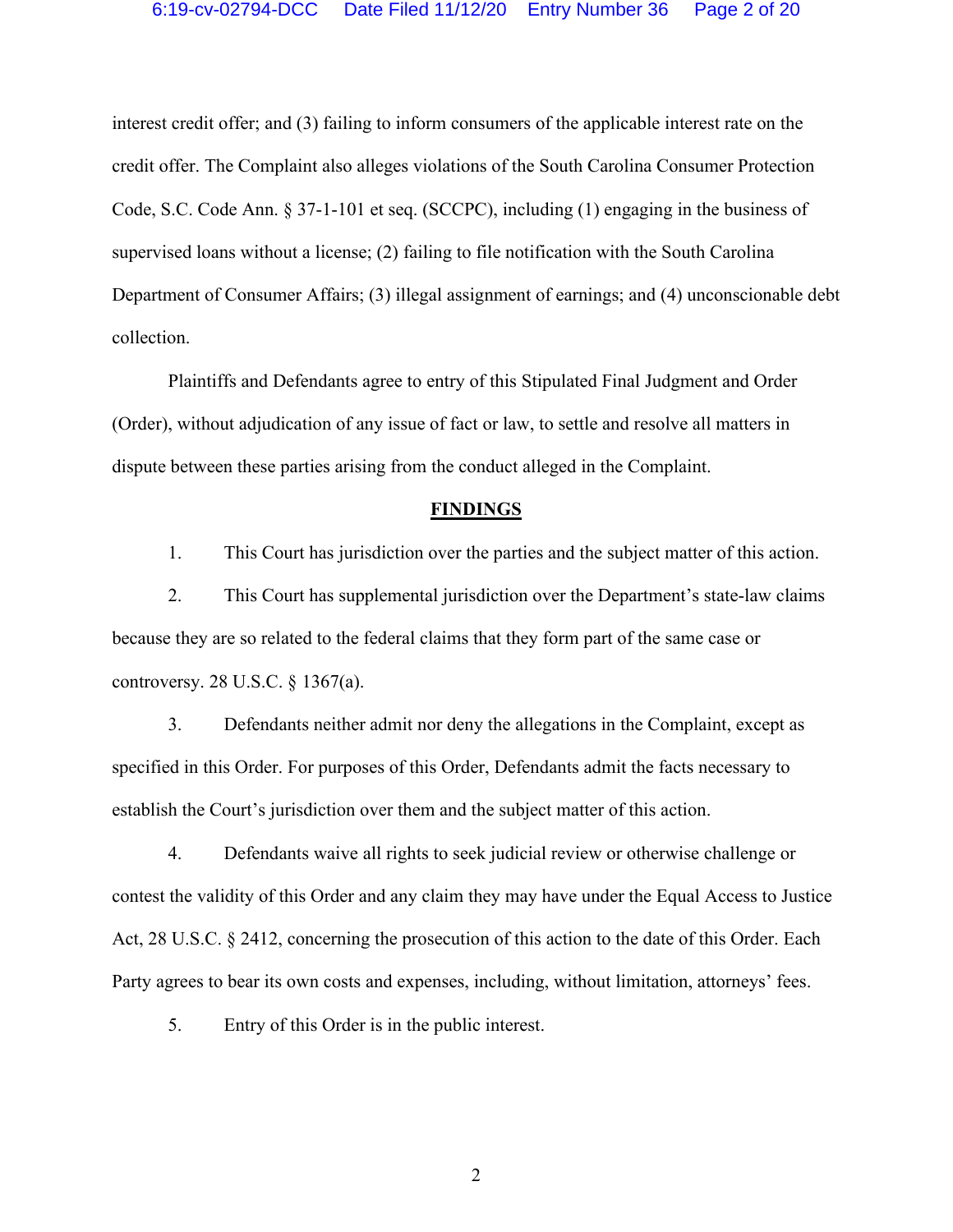# **DEFINITIONS**

- 6. The following definitions apply to this Order:
	- a. "**Affected Consumers**" includes any consumer who entered into a contract related to their pension or disability income stream during the Relevant Period:
		- i. that was brokered, offered, arranged, purchased, or collected on by any Defendant, or
		- ii. where, should the consumer stop making payments on the contract, one of the Defendants might assume the obligation to make payments to the other party to the contract.
	- b. "**Assisting Others**" includes, but is not limited to:
		- i. consulting in any form whatsoever;
		- ii. providing paralegal or administrative support services;
		- iii. performing customer service functions, including but not limited to, receiving or responding to consumer complaints;
		- iv. formulating or providing, or arranging for the formulation or provision of, any advertising or marketing material, including, but not limited to, any telephone-sales script, direct-mail solicitation, or the text of any Internet website, email, or other electronic communication or advertisement;
		- v. providing names of, or assisting in the generation of, potential customers;
		- vi. performing marketing, billing, or payment services of any kind;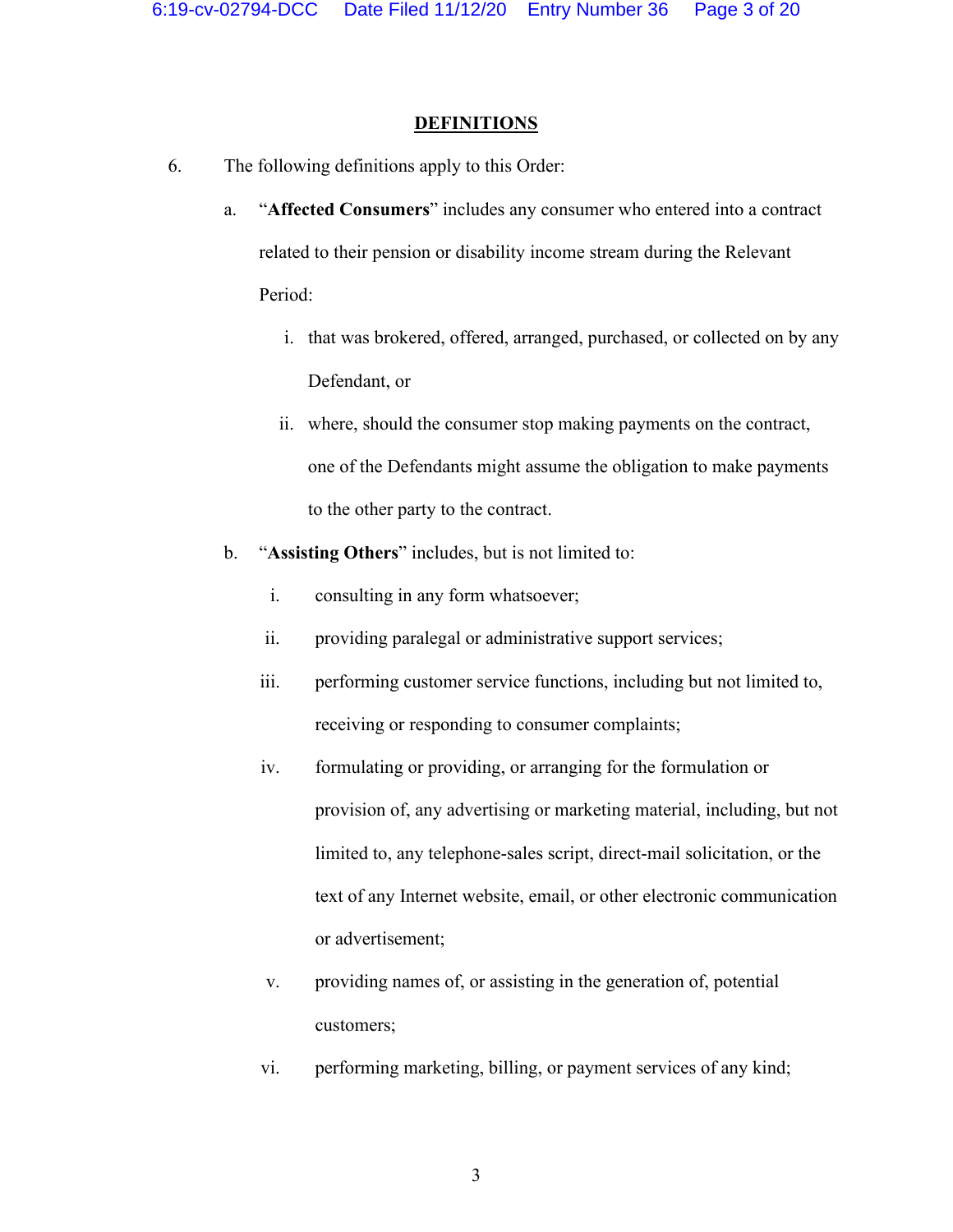- vii. acting or serving as an owner, officer, director, manager, principal, partner, or limited partner of any entity; and
- viii. investing or loaning money.
- c. "**Consumer Financial Product or Service**" is synonymous in meaning and equal in scope to the definition of the term in the CFPA, 12 U.S.C. § 5481(5), and, subject to applicable restrictions contained in the CFPA, includes but is not limited to:
	- i. extending credit and servicing loans, including acquiring, purchasing, selling, brokering, or other extensions of credit;
	- ii. engaging in deposit-taking activities, transmitting or exchanging funds, or otherwise acting as a custodian of funds or any financial instrument for use by or on behalf of a consumer;
	- iii. providing payments or other financial data processing products or services to a consumer by any technological means, including processing or storing financial or banking data for any payment instrument, or through any payments systems or network used for processing payments data, including payments made through an online banking system or mobile telecommunications network;
	- iv. providing financial advisory services to consumers on individual financial matters or relating to proprietary financial products or services, including providing credit counseling to any consumer or providing services to assist a consumer with debt management or debt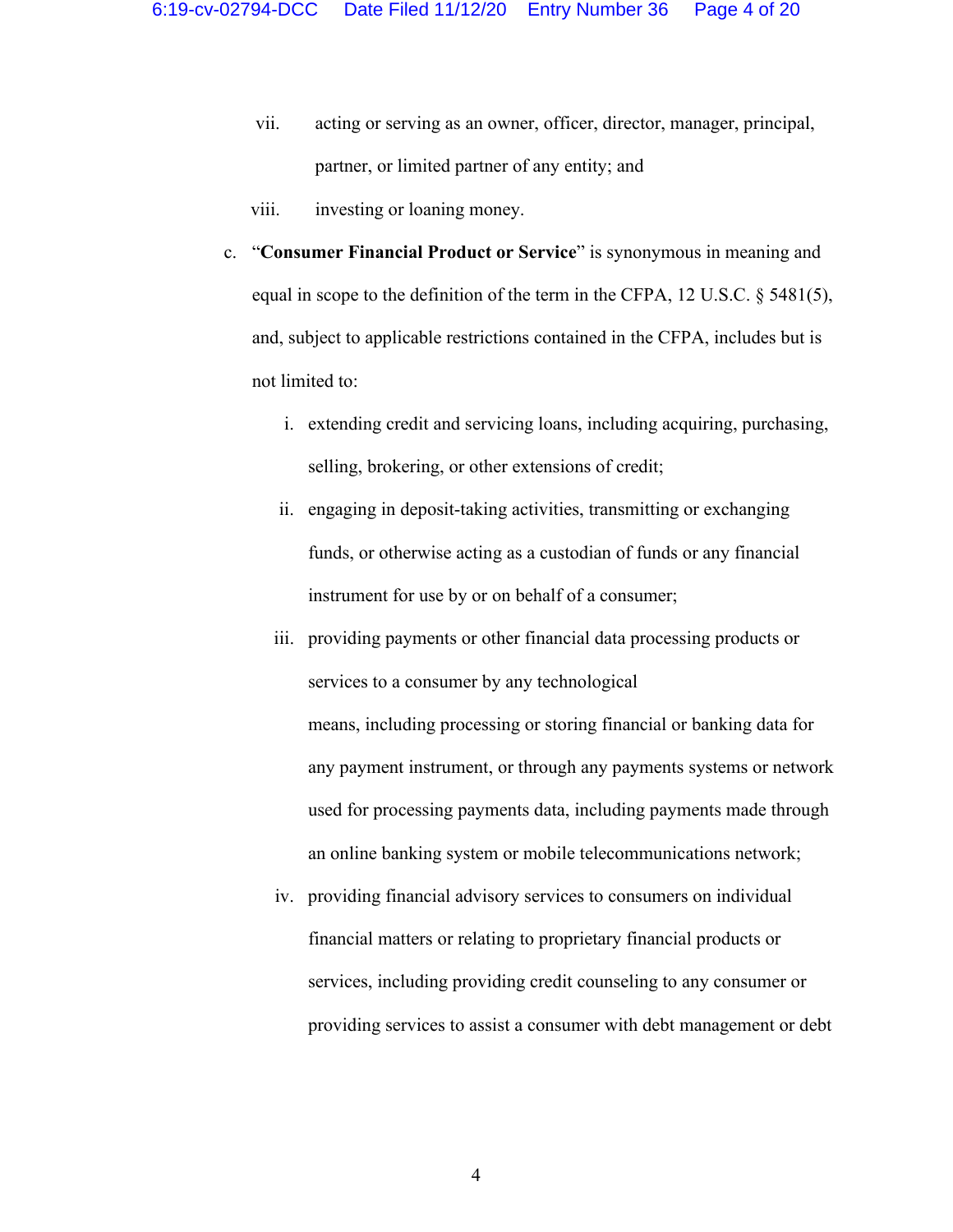settlement, modifying the terms of any extension of credit, or avoiding foreclosure;

- v. collecting, analyzing, maintaining, or providing consumer report information or other account information, including information relating to the credit history of consumers, used or expected to be used in connection with any decision regarding the offering or provision of a consumer financial product or service; and
- vi. collecting debt related to any consumer financial product or service.
- d. "**Defendants**" means the Individual Defendant and the Corporate Defendants, individually, collectively, or in any combination.
	- i. "**Corporate Defendants**" means Performance Arbitrage Company, Inc. and its successors and assigns, and Life Funding Options, Inc., and its successors and assigns.
	- ii. "**Individual Defendant**" means Katharine Snyder and any other name by which she might be known.
- e. "**Effective Date**" means the date on which the Order is entered on the docket.
- f. "**Enforcement Director**" means the Assistant Director of the Office of Enforcement for the Bureau of Consumer Financial Protection or his or her delegate.
- g. "**Related Consumer Action**" means a private action by or on behalf of one or more consumers or an enforcement action by another governmental agency brought against Defendants based on substantially the same facts as described in the Complaint.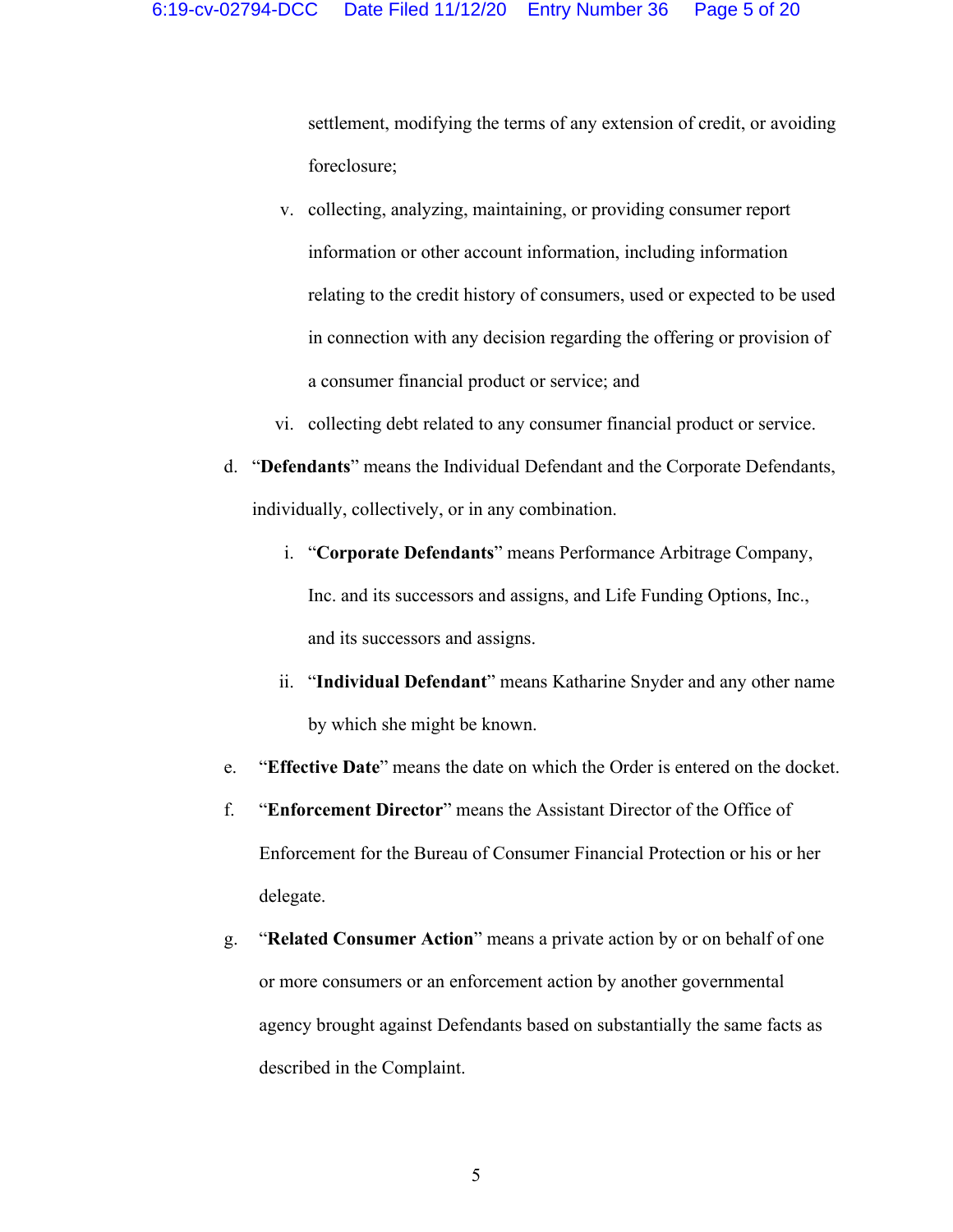h. "**Relevant Period**" means the period from March 1, 2014, through December

31, 2019.

# **ORDER**

## **CONDUCT RELIEF**

# **I**

# **Permanent Ban on Provision of Consumer Financial Products and Services**

# **IT IS ORDERED** that:

7. Defendants, whether acting directly or indirectly, are permanently restrained from

or Assisting Others in:

- a. extending credit and servicing loans, including acquiring, purchasing, selling, brokering, or other extensions of credit;
- b. engaging in deposit-taking activities, transmitting or exchanging funds, or otherwise acting as a custodian of funds or any financial instrument for use by or on behalf of a consumer;
- c. providing payments or other financial data processing products or services to a consumer by any technological means, including processing or storing financial or banking data for any payment instrument, or through any payments systems or network used for processing payments data, including payments made through an online banking system or mobile telecommunications network;
- d. providing financial advisory services to consumers on individual financial matters or relating to proprietary financial products or services, including providing credit counseling to any consumer or providing services to assist a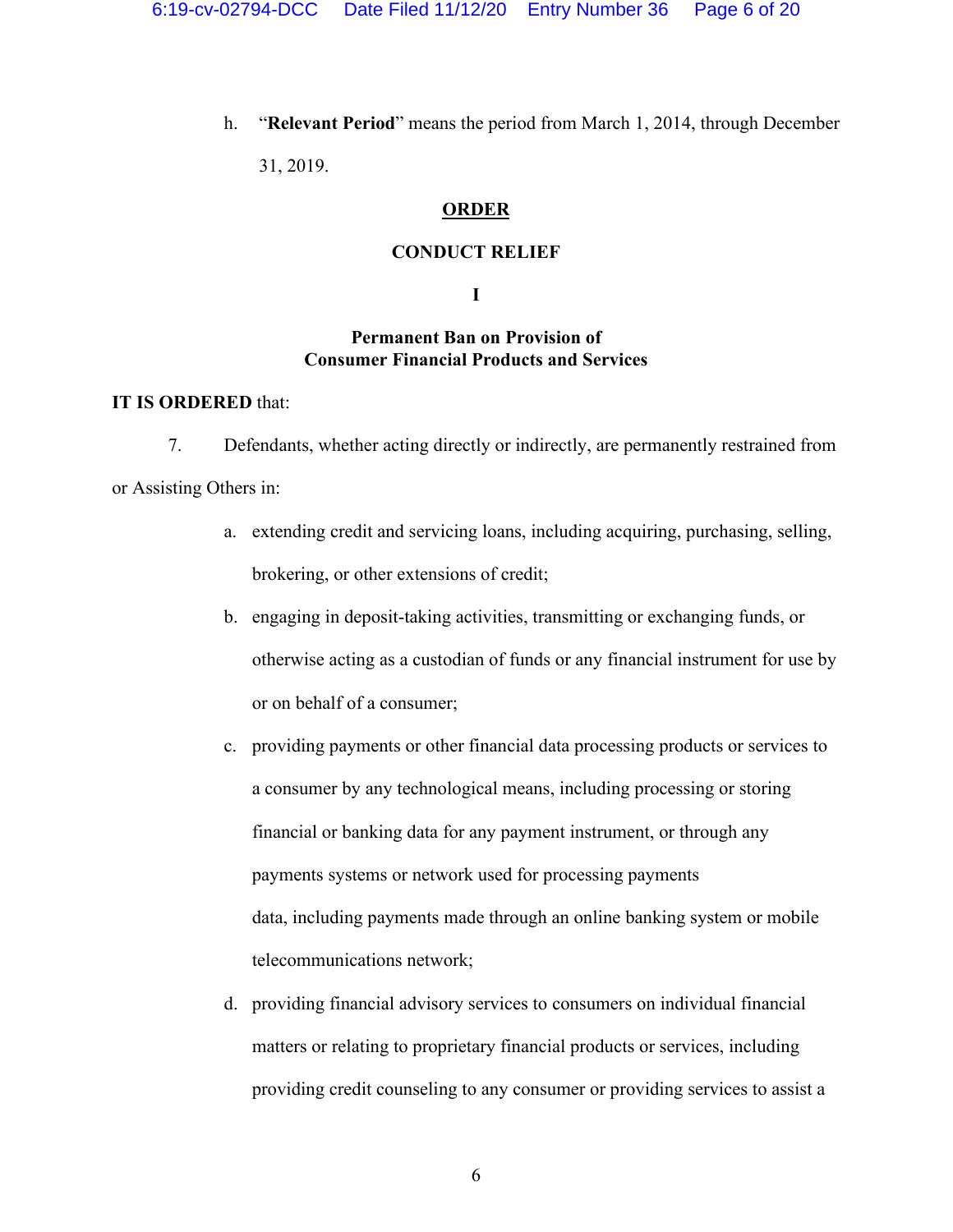consumer with debt management or debt settlement, modifying the terms of any extension of credit, or avoiding foreclosure;

- e. collecting, analyzing, maintaining, or providing consumer report information or other account information, including information relating to the credit history of consumers, used or expected to be used in connection with any decision regarding the offering or provision of a Consumer Financial Product or Service;
- f. collecting debt related to any Consumer Financial Product or Service; and
- g. engaging in any financial-services business in the State of South Carolina, including the business of securities, commodities, banking, insurance, consumer lending, or real estate.

Nothing in this Order shall be read as an exception to this Paragraph.

## **II**

## **Permanent Ban on Collecting from Affected Consumers**

## **IT IS ORDERED** that:

8. Defendants and their officers, agents, servants, employees, and attorneys, and all other persons in active concert or participation with them who have actual notice of this Order, whether acting directly or indirectly, are permanently restrained from or Assisting Others in attempting to enforce or collect on any contract related to any Affected Consumer, including but not limited to sending demand letters or making any request for payment to any Affected Consumer and initiating or maintaining any collection action against any Affected Consumer.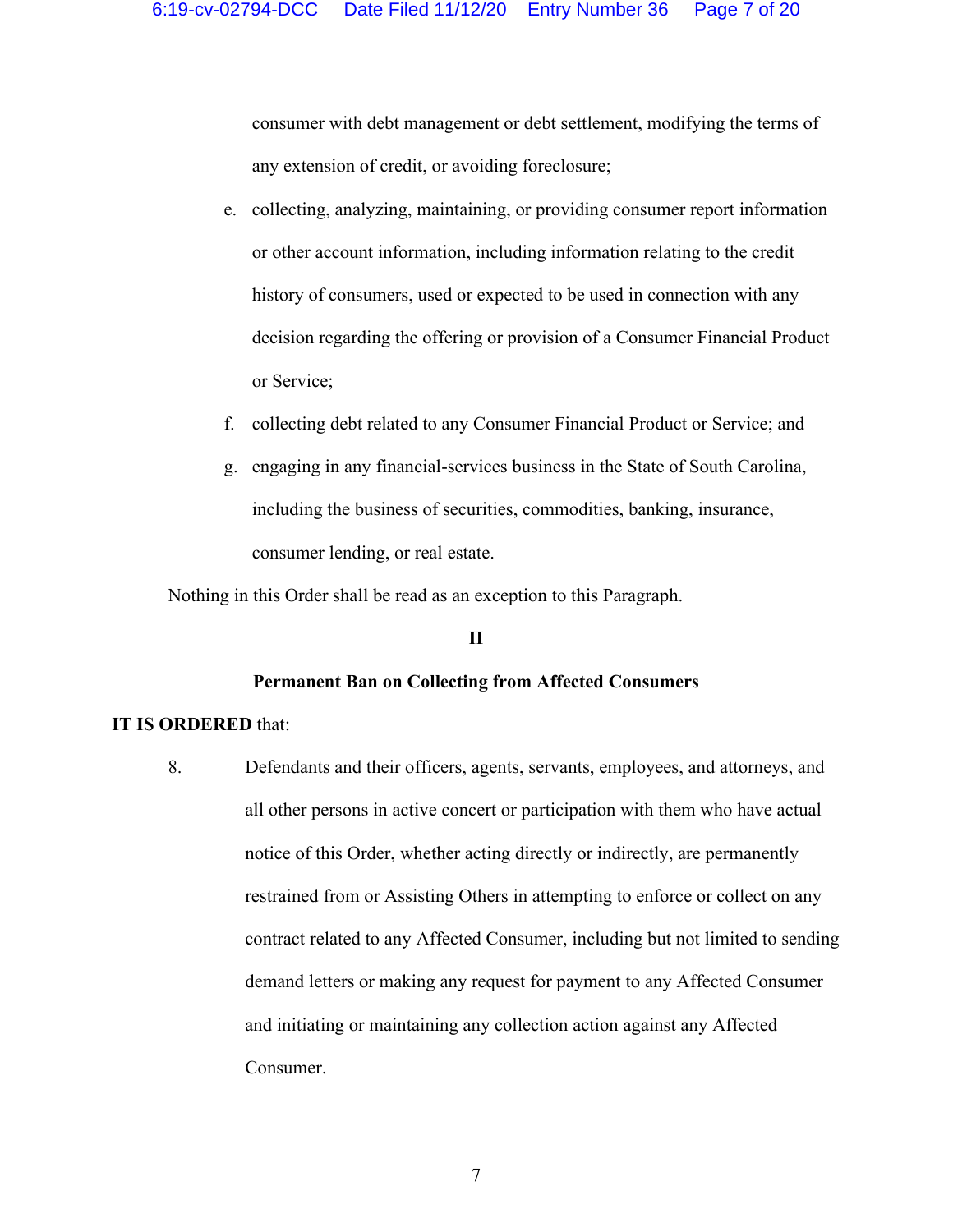Nothing in this Order shall be read as an exception to this Paragraph.

# **III**

### **Prohibition on Misrepresentations**

### **IT IS ORDERED** that:

9. Defendants and their officers, agents, servants, employees, and attorneys, and all other persons in active concert or participation with them who have actual notice of this Order, whether acting directly or indirectly, in connection with the advertising, marketing, promotion, offering for sale, sale, or performance of any Consumer Financial Product or Service, may not misrepresent, or Assist Others in misrepresenting, expressly or by implication, any fact material to consumers, such as: the total costs; any material restrictions, limitations, or conditions of such Consumer Financial Product or Service.

#### **IV**

# **Prohibition on Use of Consumer Information**

# **IT IS FURTHER ORDERED** that**:**

10. Defendants, and their officers, agents, servants, employees, and attorneys and all other Persons in active concert or participation with any of them, who receive actual notice of this Order, whether acting directly or indirectly, may not:

> a. disclose, use, or benefit from consumer information, including names, addresses, telephone numbers, email addresses, social security numbers, other identifying information, or any data that enables access to a consumer's account (including a credit card, bank account, or other financial account), that Defendants obtained before the Effective Date; or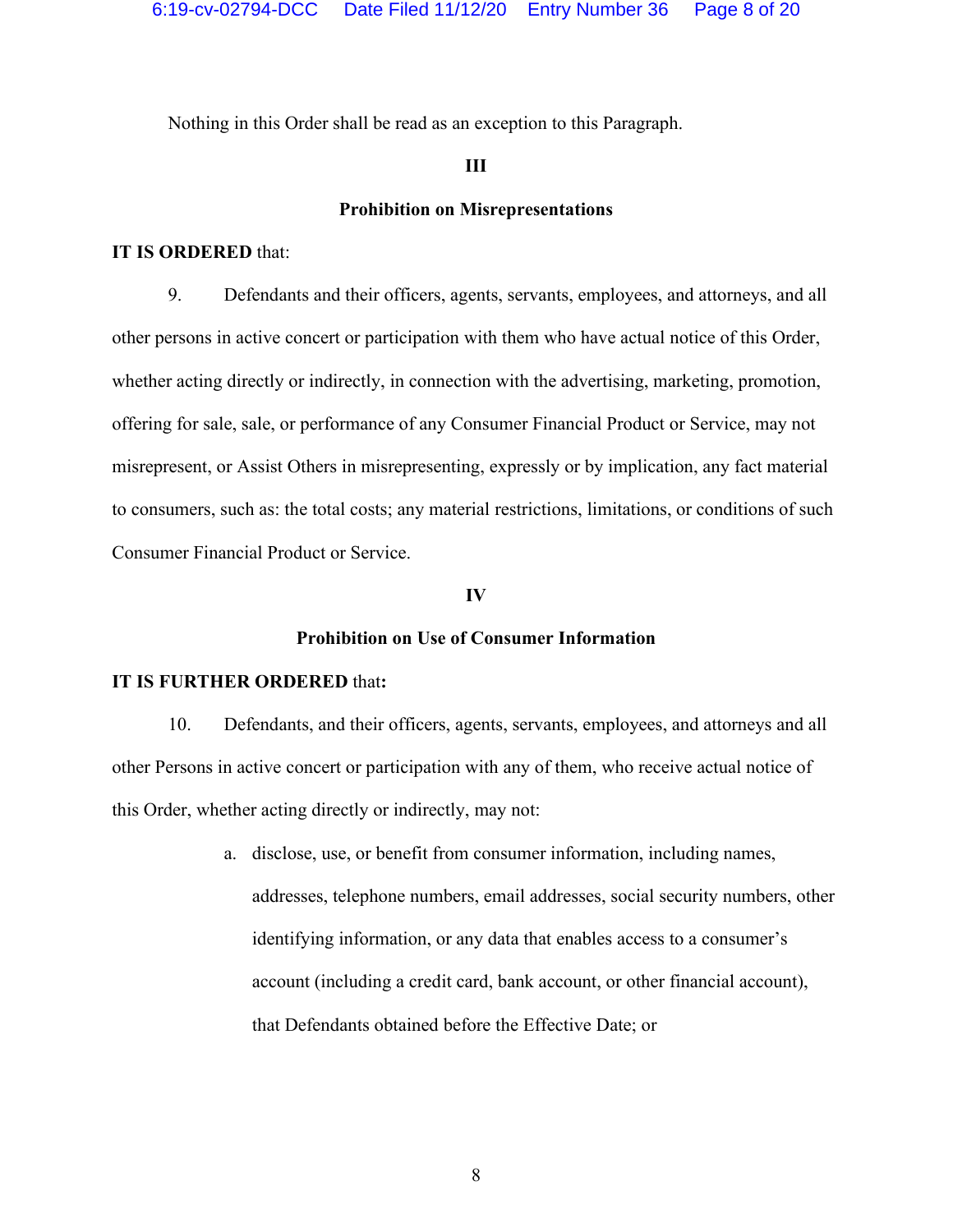b. attempt to collect, sell, assign, or otherwise transfer any right to collect

payment from any Affected Consumer.

*However*, consumer information may be disclosed if requested by a government agency or required by law, regulation, or court order.

# **MONETARY PROVISIONS**

**V**

# **Order to Pay a Civil Money Penalty to the Bureau on Federal Claims**

# **IT IS FURTHER ORDERED** that:

11. Under § 1055(c) of the CFPA, 12 U.S.C. § 5565(c), by reason of the violations of law alleged in the Complaint and taking into account the factors in 12 U.S.C. § 5565(c)(3), Individual Defendant must pay a civil money penalty of \$500 to the Bureau.

12. Within 60 days of the Effective Date, Individual Defendant must pay the civil money penalty by wire transfer to the Bureau or to the Bureau's agent in compliance with the Bureau's wiring instructions.

13. The civil money penalty paid under this Order will be deposited in the Civil Penalty Fund of the Bureau as required by § 1017(d) of the CFPA, 12 U.S.C. § 5497(d).

14. Individual Defendant must treat the civil money penalty paid under this Order as a penalty paid to the government for all purposes. Regardless of how the Bureau ultimately uses those funds, Individual Defendant may not:

> a. claim, assert, or apply for a tax deduction, tax credit, or any other tax benefit for any civil money penalty paid under this Order; or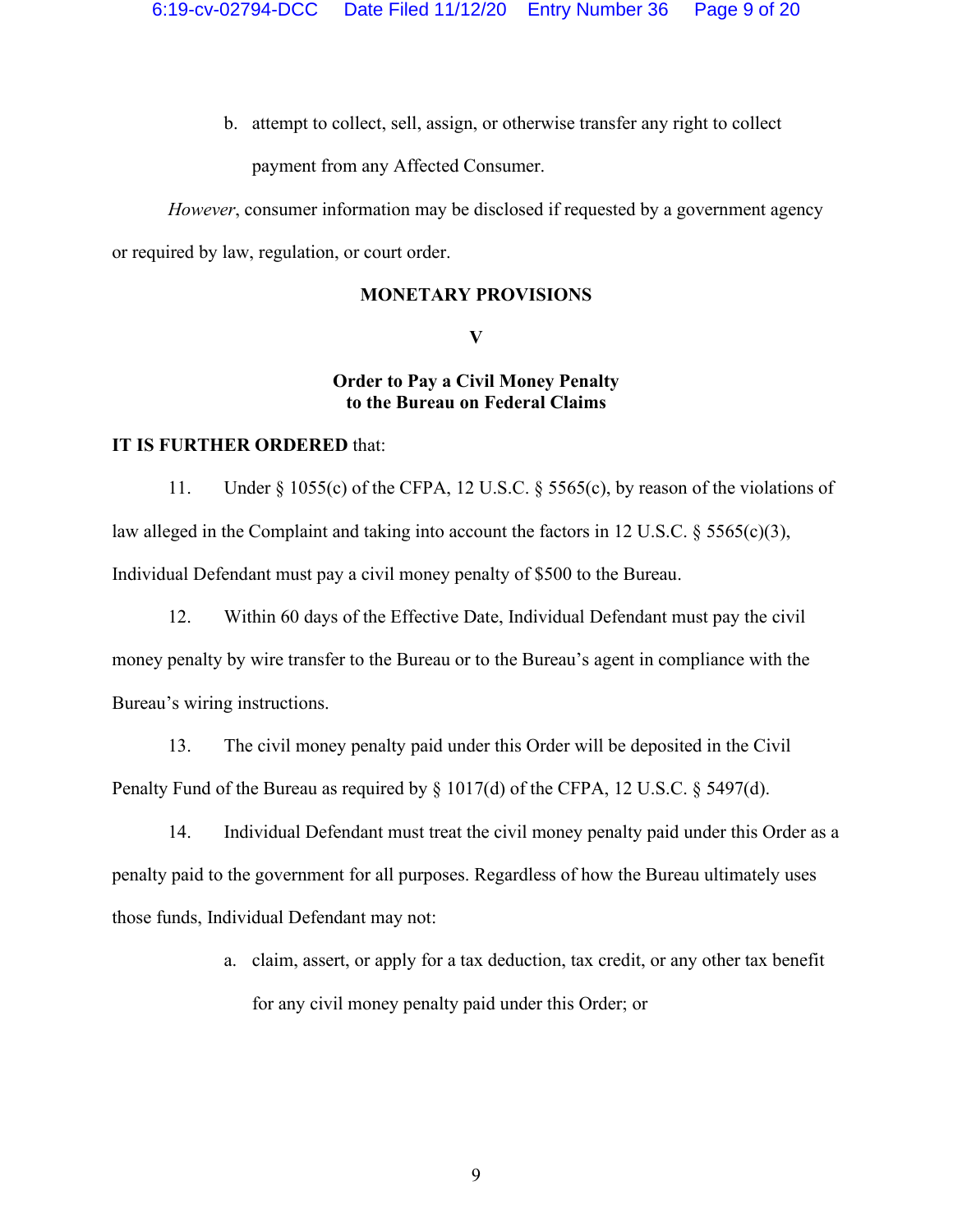b. seek or accept, directly or indirectly, reimbursement or indemnification from any source, including but not limited to payment made under any insurance policy, with regard to any civil money penalty paid under this Order.

Individual Defendant agrees that the civil penalty imposed by this Order represents a civil penalty owed to the United States Government, is not compensation for actual pecuniary loss, and, thus, as to Individual Defendant, it is not subject to discharge under the Bankruptcy Code under 11 U.S.C. § 523(a)(7).

# **VI**

# **Order to Pay a Civil Money Penalty to the Department on South Carolina State Claims**

## **IT IS FURTHER ORDERED** that:

15. Under S.C. Code Ann. § 37-6-113(B), by reason of the violations of law alleged in the Complaint, Individual Defendant must pay a civil penalty of \$500 to the Department.

16. Within 60 days of the Effective Date, Individual Defendant must pay the civil money penalty by check or money order made payable to the Department.

17. Individual Defendant must treat the civil money penalty paid under this Order as a penalty paid to the government for all purposes. Regardless of how the Department ultimately uses those funds, Individual Defendant may not:

- a. claim, assert, or apply for a tax deduction, tax credit, or any other tax benefit for any civil penalty paid under this Order; or
- b. seek or accept, directly or indirectly, reimbursement or indemnification from any source, including but not limited to payment made under any insurance policy, with regard to any civil penalty paid under this Order.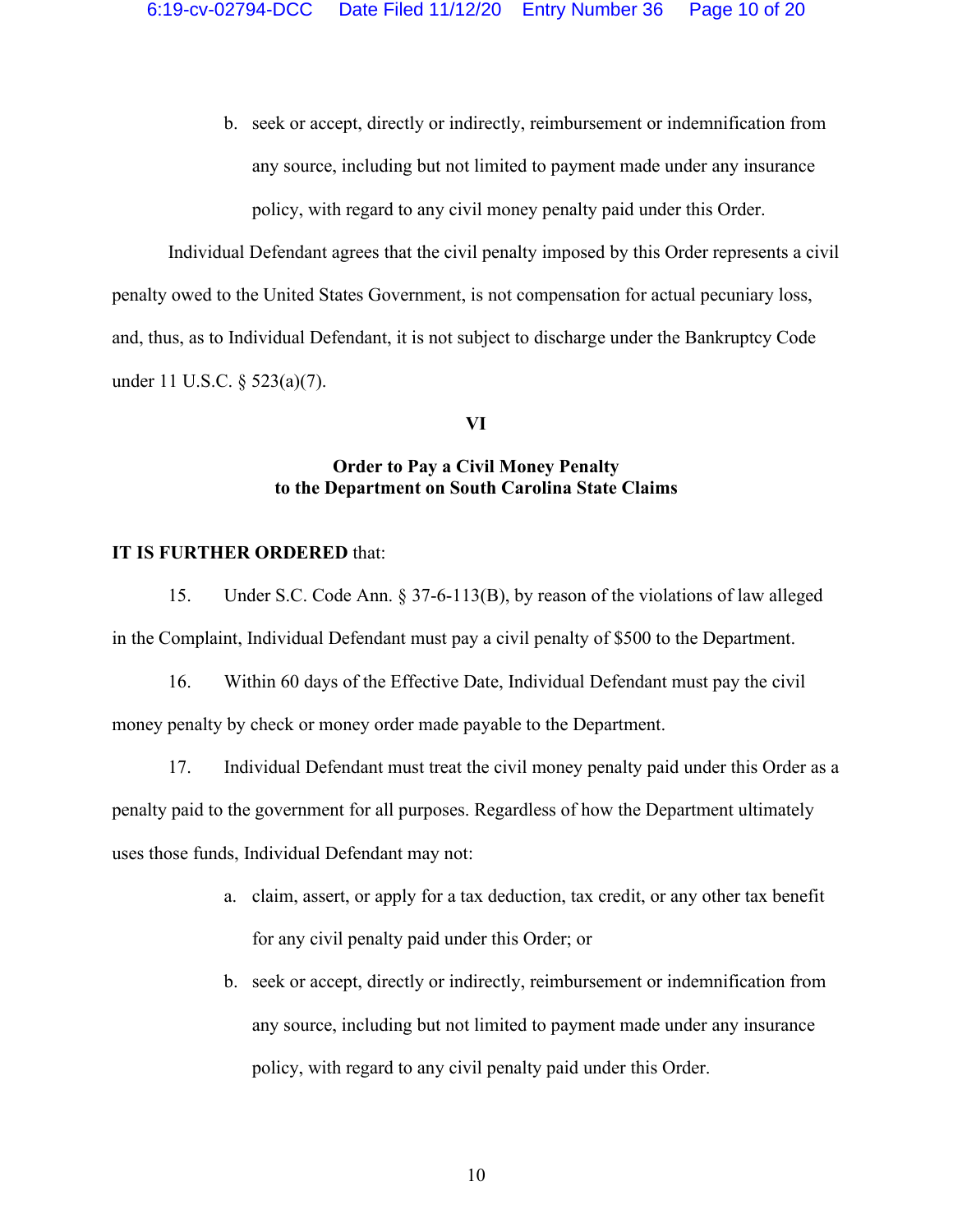Individual Defendant agrees that the civil penalty imposed by this Order represents a civil penalty owed to the Government of South Carolina, is not compensation for actual pecuniary loss, and, thus, as to Individual Defendant, it is not subject to discharge under the Bankruptcy Code under 11 U.S.C. § 523(a)(7).

## **VII**

## **Additional Monetary Provisions**

#### **IT IS FURTHER ORDERED** that:

18. In the event of any default on Individual Defendant's obligations to make payment under this Order, interest, computed under 28 U.S.C. § 1961, as amended, will accrue on any outstanding amounts not paid from the date of default to the date of payment and will immediately become due and payable.

19. Individual Defendant relinquishes all dominion, control, and title to the funds paid under this Order to the fullest extent permitted by law, and no part of the funds may be returned to Individual Defendant.

20. The facts alleged in the Complaint will be taken as true and given collateral estoppel effect, without further proof, in any proceeding based on the entry of the Order, or in any subsequent civil litigation by or on behalf of the Bureau or the Department, including in a proceeding to enforce their rights to any payment or monetary judgment under this Order.

21. Under 31 U.S.C. § 7701, Individual Defendant, unless she already has done so, must furnish to the Bureau and the Department her taxpayer-identification number, which may be used for purposes of collecting and reporting on any delinquent amount arising out of this Order.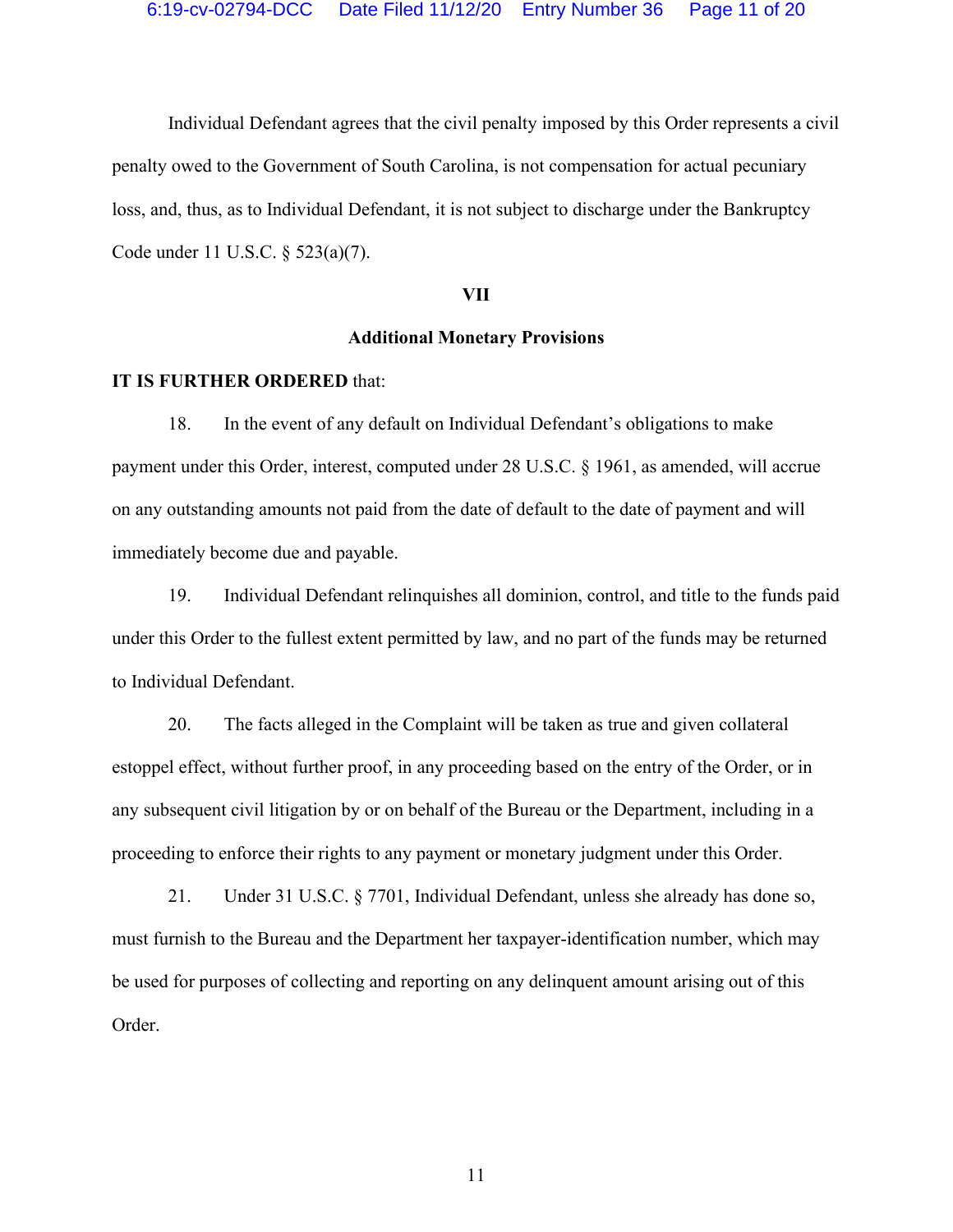22. Within 30 days of the entry of a final judgment, order, or settlement in a Related Consumer Action, Defendants must notify the Enforcement Director and the Department in writing of the final judgment, order, or settlement. That notification must indicate the amount of redress, if any, that Defendants paid or are required to pay to consumers and describe the consumers or classes of consumers to whom that redress has been or will be paid. To preserve the deterrent effect of the civil money penalty in any Related Consumer Action, Defendants may not argue that they are entitled to, nor may any Defendant benefit by, any offset or reduction of any monetary remedies imposed in the Related Consumer Action because of the civil money penalty paid by Individual Defendant in this action or because of any payment that the Bureau makes from the Civil Penalty Fund. If the court in any Related Consumer Action offsets or otherwise reduces the amount of compensatory monetary remedies imposed against any Defendant based on the civil money penalty paid by Individual Defendant in this action or based on any payment that the Bureau makes from the Civil Penalty Fund, the Defendant must, within 30 days after entry of a final order granting such offset or reduction, notify the Bureau and the Department and pay the amount of the offset or reduction to the United States Treasury. Such a payment will not be considered an additional civil money penalty and will not change the amount of the civil money penalty imposed in this action.

23. Upon written request of a representative of the Bureau or the Department, any consumer reporting agency must furnish consumer reports to the Bureau concerning Individual Defendant under § 604(a)(1) of the Fair Credit Reporting Act, 15 U.S.C.§ 168l b(a)(1), which may be used for purposes of collecting and reporting on any delinquent amount arising out of this Order.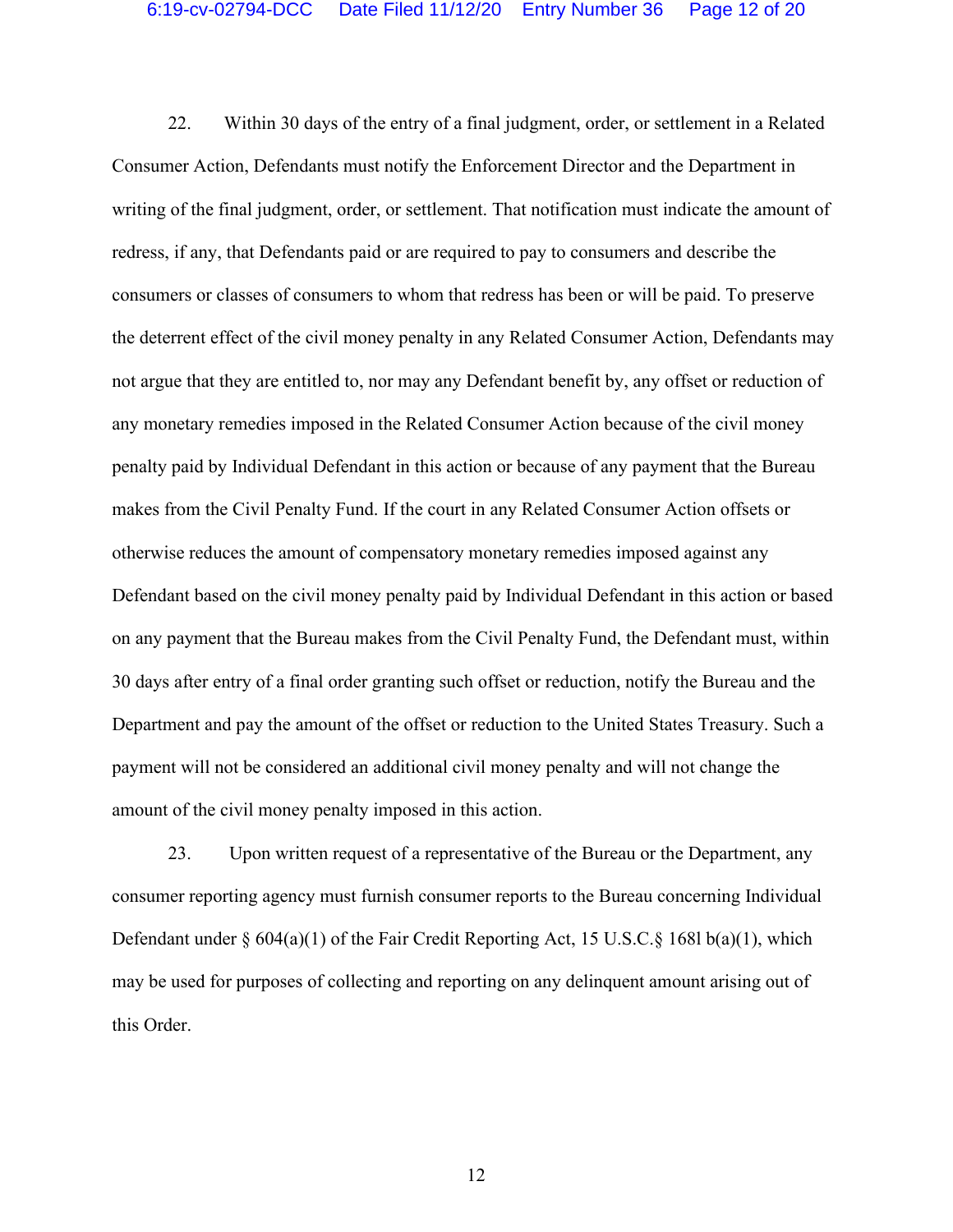## **COMPLIANCE PROVISIONS**

## **VIII**

## **Reporting Requirements**

### **IT IS FURTHER ORDERED** that:

24. Defendants must notify the Bureau and the Department of any development that may affect compliance obligations arising under this Order, including but not limited to a dissolution, assignment, sale, merger, or other action that would result in the emergence of a successor company; the creation or dissolution of a subsidiary, parent, or affiliate that engages in any act or practice subject to this Order; the filing of any bankruptcy or insolvency proceeding by or against any Defendant; or a change in any Defendant's name or address. Defendants must provide this notice at least 30 days before the development or as soon as practicable after learning about the development, whichever is sooner.

- 25. Within 7 days of the Effective Date, each Defendant must:
	- a. designate at least one telephone number and email, physical, and postal address as points of contact, which the Bureau and the Department may use to communicate with each Defendant;
	- b. identify all businesses for which any Defendant is the majority owner, or that any Defendant directly or indirectly controls, by all of their names, telephone numbers, and physical, postal, email, and Internet addresses;
	- c. describe the activities of each such business, including the products and services offered, and the means of advertising, marketing, and sales;
	- d. identify Individual Defendant's telephone numbers and all email, Internet, physical, and postal addresses, including all residences; and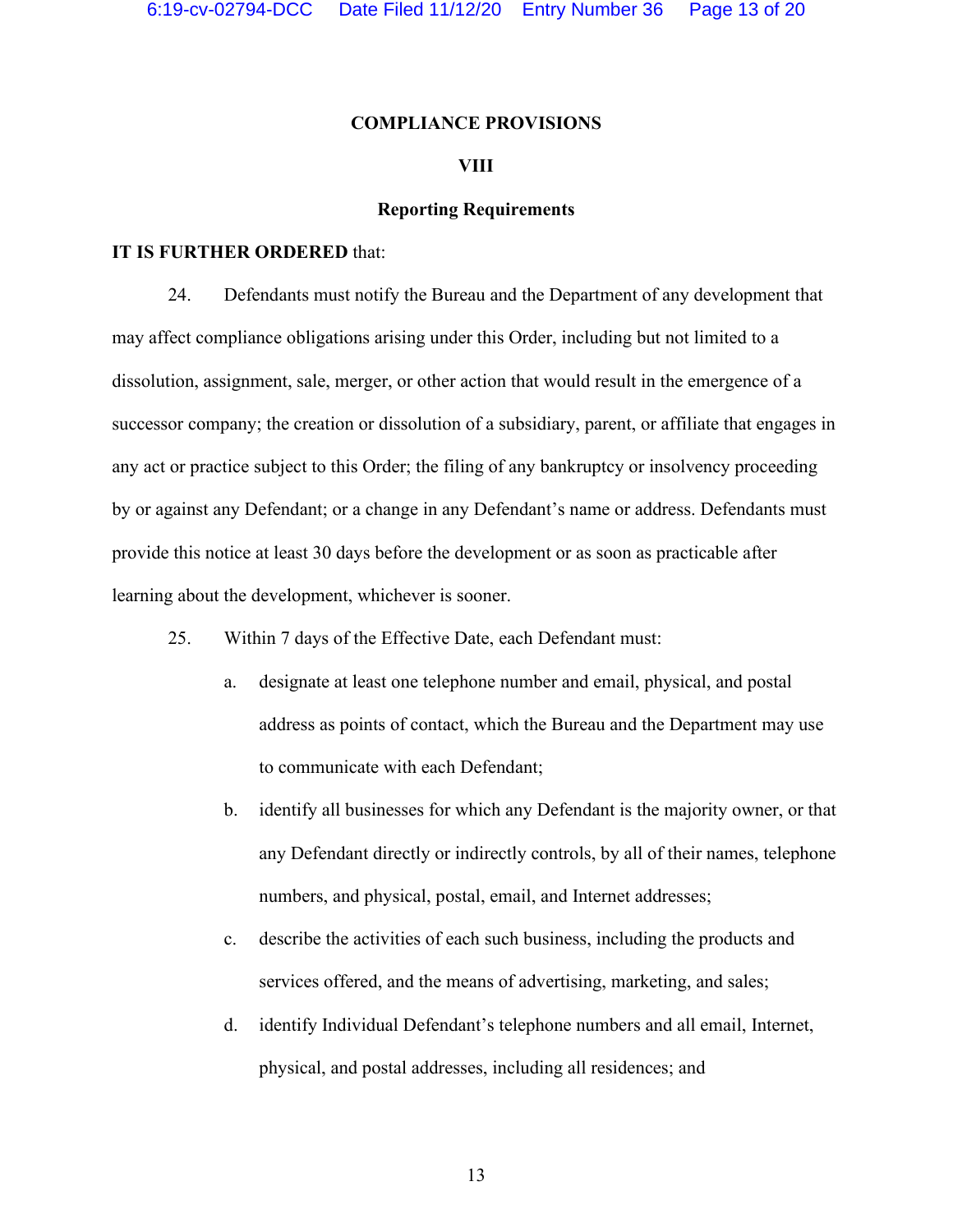e. describe in detail Individual Defendant's involvement in any business for which she performs services in any capacity or which she wholly or partially owns, including Individual Defendant's title, role, responsibilities, participation, authority, control, and ownership.

26. Each Defendant must report any change in the information required to be submitted under Paragraph 25 at least 30 days before the change or as soon as practicable after learning about the change, whichever is sooner.

- 27. Within 90 days of the Effective Date, and again one year after the Effective Date, Defendants must submit to the Enforcement Director and the Department an accurate written compliance progress report sworn under penalty of perjury (Compliance Report), which, at a minimum:
	- a. lists each applicable paragraph and subparagraph of the Order and describes in detail the manner and form in which Defendants have complied with each such paragraph and subparagraph of this Order; and
	- b. attaches a copy of each Order Acknowledgment obtained under Section IX, unless previously submitted to the Bureau or the Department.

#### **IX**

### **Order Distribution and Acknowledgment**

## **IT IS FURTHER ORDERED** that:

28. Within 7 days of the Effective Date, each Defendant must submit to the Enforcement Director and the Department an acknowledgment of receipt of this Order, sworn under penalty of perjury.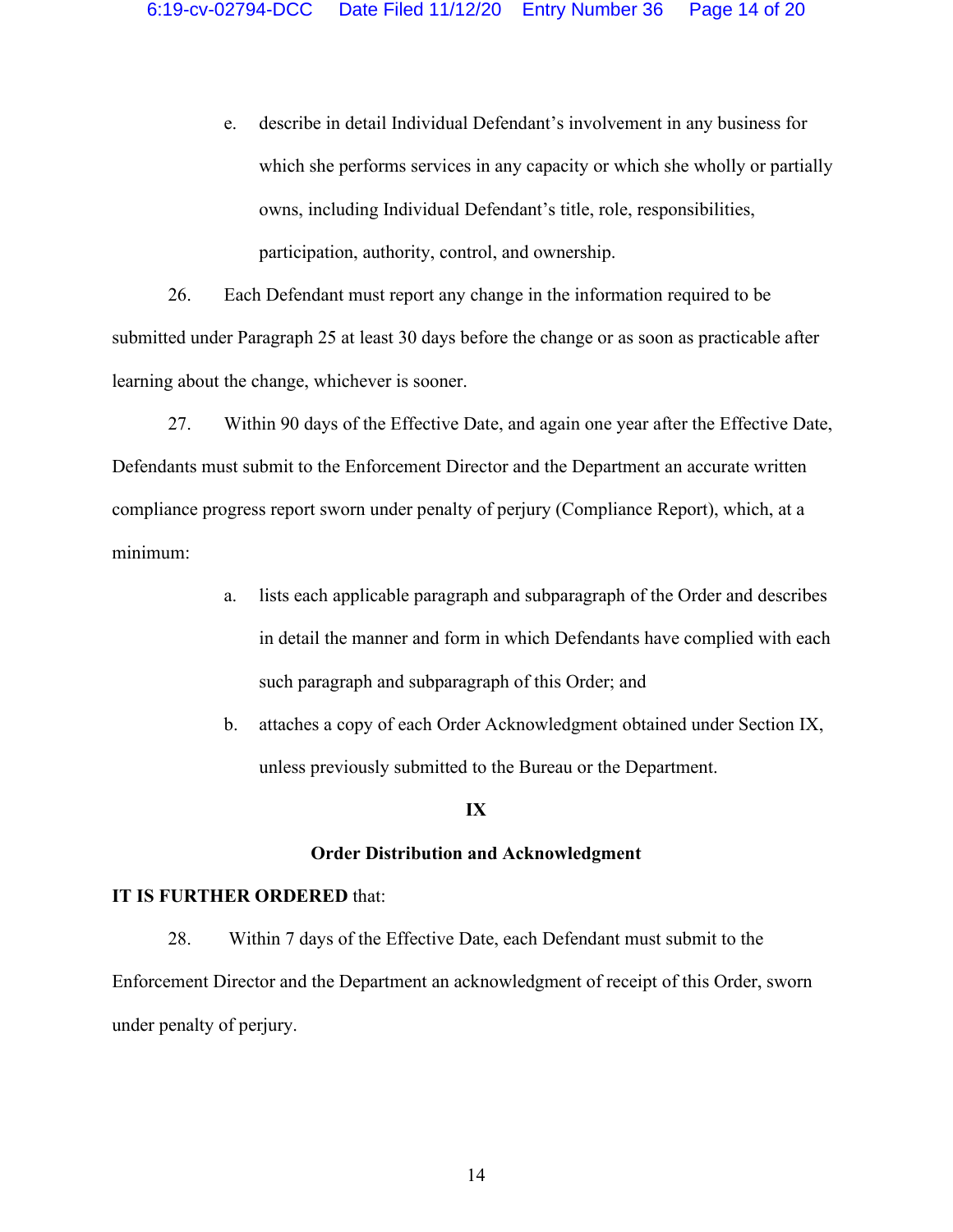29. Within 30 days of the Effective Date, each Defendant (and Individual Defendant, for any business for which she is the majority owner or which she directly or indirectly controls) must deliver a copy of this Order to each of its owners, board members, and officers, as well as to any managers, employees, service providers, or other agents and representatives who have responsibilities related to the subject matter of the Order.

30. For 5 years from the Effective Date, each Defendant (and Individual Defendant, for any business for which she is the majority owner or which she directly or indirectly controls) must deliver a copy of this Order to any business entity resulting from any change in structure referred to in Section VIII, any future owners, board members, and officers, as well as any employees, service providers, or other agents and representatives who will have responsibilities related to the subject matter of the Order before they assume their responsibilities.

31. Defendants must secure a signed and dated statement acknowledging receipt of a copy of this Order, ensuring that any electronic signatures comply with the requirements of the E-Sign Act, 15 U.S.C. § 7001 *et seq*., within 30 days of delivery, from all persons receiving a copy of this Order under this Section.

32. Within 90 days of the Effective Date, each Defendant must provide the Bureau with a list of all persons and their titles to whom this Order was delivered through that date under Paragraphs 29 and 30 and a copy of all signed and dated statements acknowledging of receipt of this Order under Paragraph 31.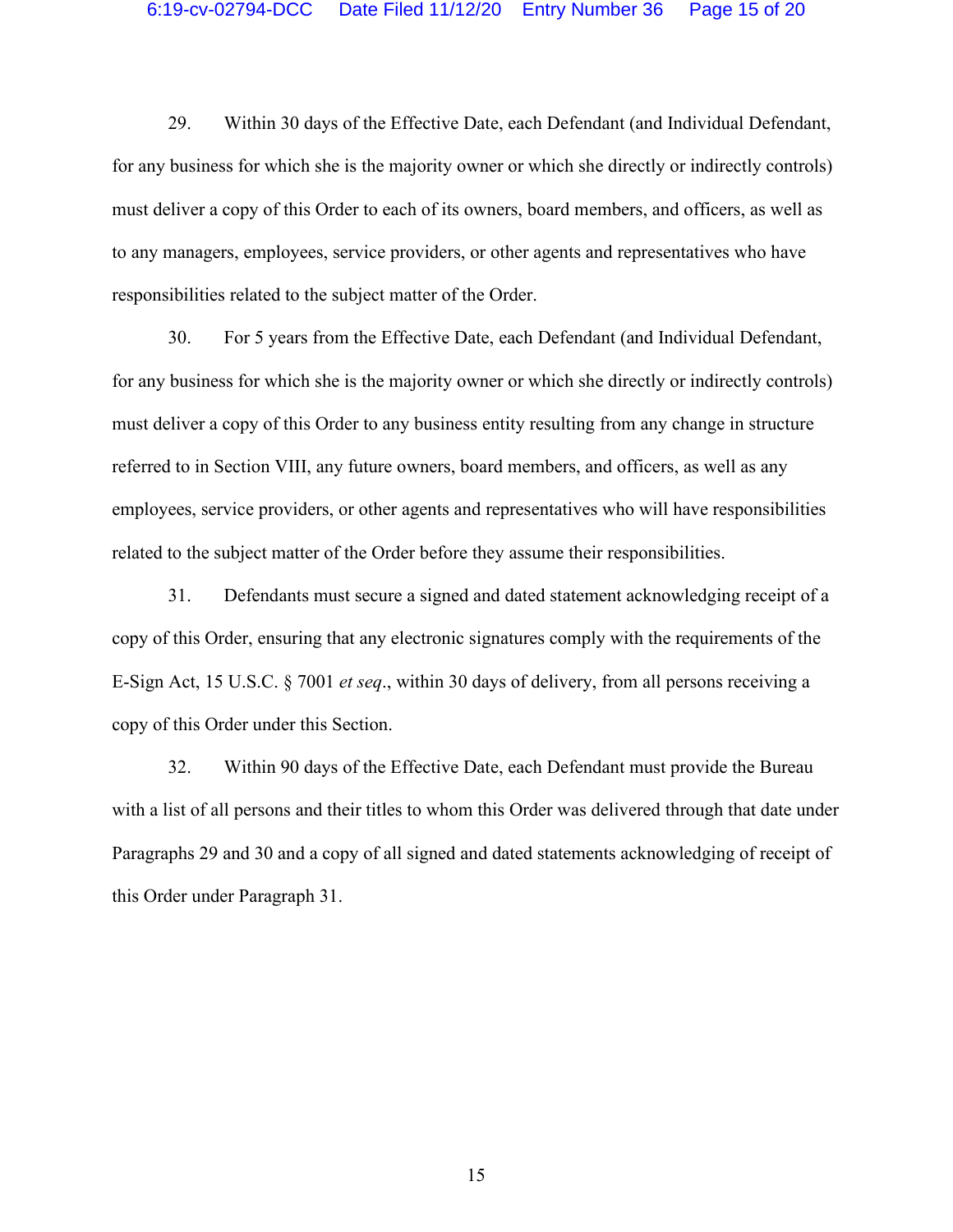## **X**

# **Recordkeeping**

# **IT IS FURTHER ORDERED** that:

33. Defendants (and Individual Defendant, for any business for which she is the majority owner or which she directly or indirectly controls) must create, for at least 5 years from the Effective Date, all documents and business records necessary to demonstrate full compliance with each provision of this Order, including all submissions to the Bureau and the Department. Defendants must retain these documents for at least 5 years after creation and make them available to the Bureau and the Department upon request.

34. Defendants (and Individual Defendant, for any business for which she is the majority owner or which she directly or indirectly controls) must maintain for 5 years from the Effective Date or 5 years after creation, whichever is longer, the following business records:

- a. copies of all sales scripts; training materials; advertisements; websites; and other marketing materials, including any such materials used by a third party on Defendants' behalf;
- b. for each individual Affected Consumer: the consumer's name; address; phone number; email address; amount of the lump sum the consumer received; amount of any fees or additional costs the consumer incurred; the amount of any payments the consumer made; a copy of any promotional or welcome materials provided; and a copy of any contracts the consumer signed;
- c. for all contracts related to Affected Consumers, accounting records showing the gross and net revenues generated by the contracts; and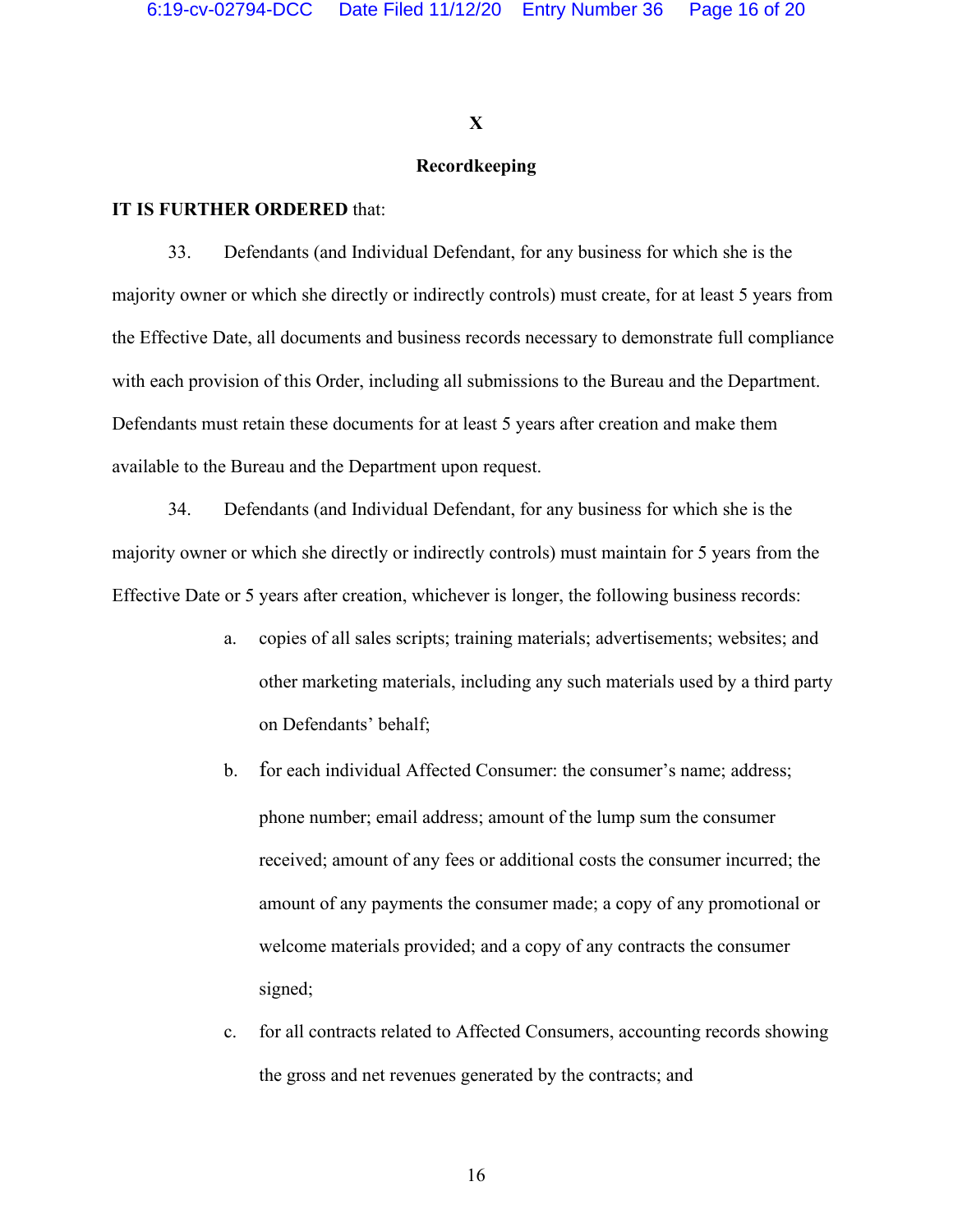d. all complaints and refund requests (whether received directly or indirectly, such as through a third party) by Affected Consumers, and any responses to those complaints or requests.

Defendants must make these materials available to the Bureau and the Department upon request.

# **XI**

## **Notices**

# **IT IS FURTHER ORDERED** that:

35. Unless otherwise directed in writing by the Bureau or the Department, Defendants must provide all submissions, requests, communications, or other documents relating to this Order in writing, with the subject line, "*CFPB, et al. v. Katharine Snyder, et al.*, Case No. 6:19 cv-02794-DCC," and send them by overnight courier or first-class mail to the below addresses and contemporaneously by email to Enforcement Compliance $@cfbgov$  and

Legal@scconsumer.gov:

Assistant Director for Enforcement Bureau of Consumer Financial Protection ATTENTION: Office of Enforcement 1700 G Street, N.W. Washington D.C. 20552

South Carolina Consumer Department of Consumer Affairs ATTENTION: General Counsel 293 Greystone Blvd., Ste. 400 Columbia, S.C. 29210

36. The Enforcement Director may, in his or her discretion, modify any non-material requirements of this Order *(e.g.,* reasonable extensions of time and changes to reporting requirements) if he or she determines good cause justifies the modification. Any such modification by the Enforcement Director must be in writing**.**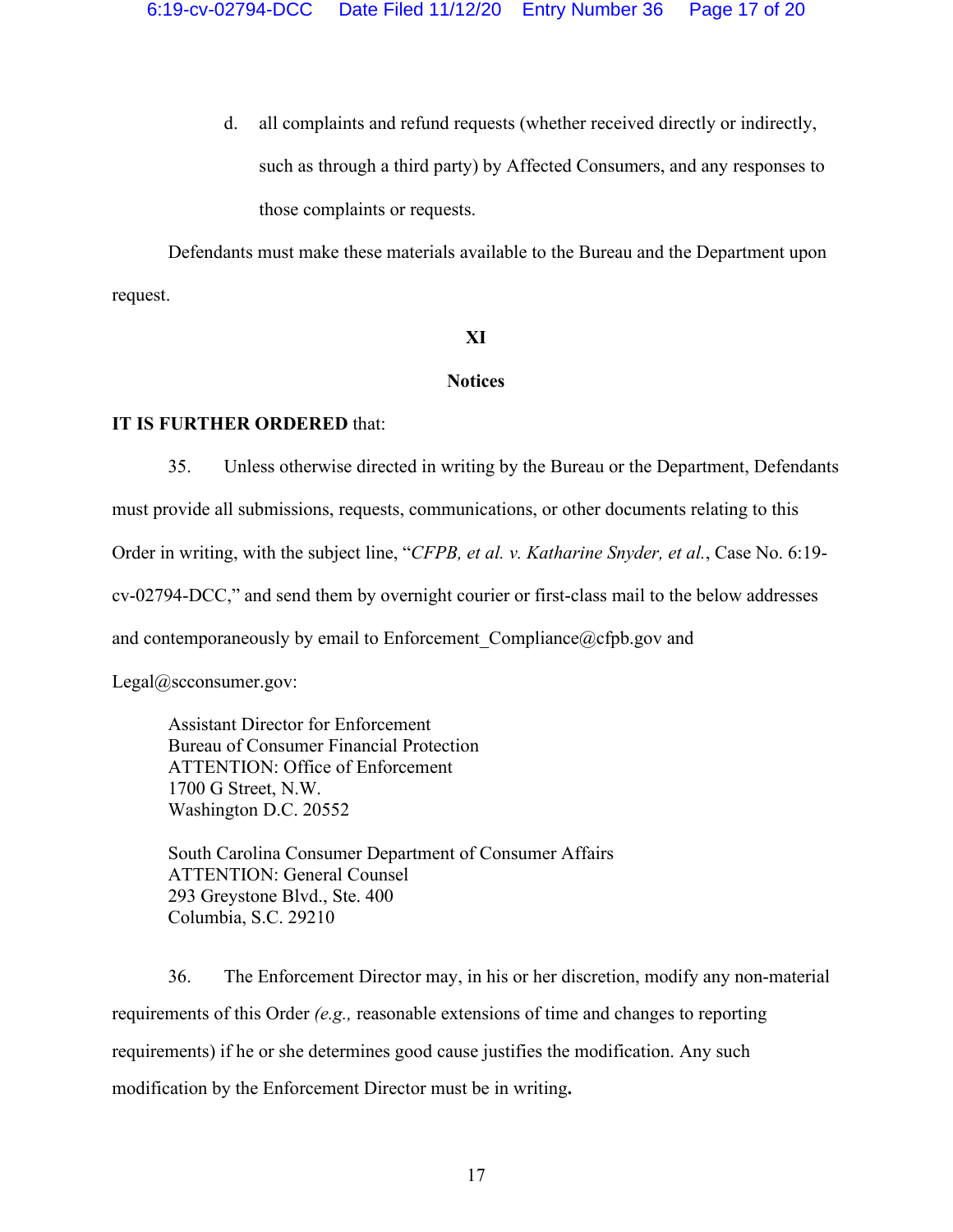## **XII**

# **Cooperation with the Bureau and the Department**

# **IT IS FURTHER ORDERED** that:

37. Defendants must cooperate fully to help the Bureau and the Department determine the identity and location of, and the amount of injury sustained by, each Affected Consumer. Defendants must provide such information in their or their agents' possession or control within 14 days of receiving a written request from the Bureau or the Department.

38. Defendants must cooperate fully with the Bureau and the Department in this matter and in any investigation and/or litigation related to or associated with the conduct described in the Complaint. Without the service of compulsory process, Defendants must provide truthful and complete information, evidence, and testimony. Individual Defendant must appear and Corporate Defendants must cause Defendants' officers, employees, representatives, or agents to appear for interviews, discovery, hearings, trials, and any other proceedings that the Bureau or the Department may reasonably request upon 10 days written notice, or other reasonable notice, at such places and times as the Bureau or the Department may designate, without the service of compulsory process.

#### **XIII**

#### **Compliance Monitoring**

**IT IS FURTHER ORDERED** that, to monitor Defendants' compliance with this Order:

39. Within 14 days of receipt of a written request from the Bureau or the Department, Defendants must submit additional compliance reports or other requested information, which must be sworn under penalty of perjury; provide sworn testimony; or produce documents.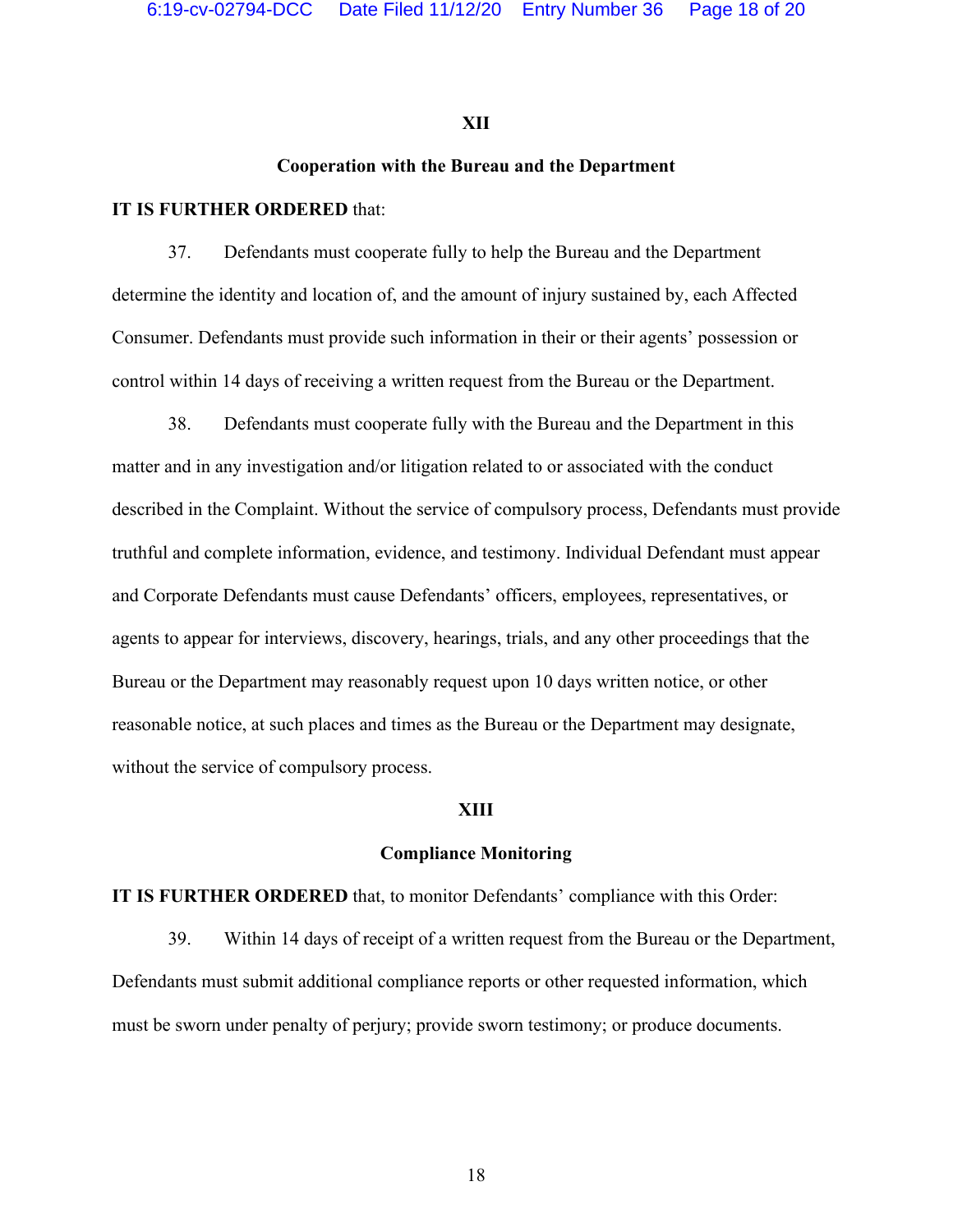## 6:19-cv-02794-DCC Date Filed 11/12/20 Entry Number 36 Page 19 of 20

40. The Bureau and the Department may communicate directly with Defendants, unless Defendants retain counsel related to these communications.

41. Defendants must permit Bureau and Department representatives to interview any employee or other person affiliated with Defendants who has agreed to such an interview. The person interviewed may have counsel present.

42. Nothing in this Order will limit the Bureau's lawful use of compulsory process, under 12 C.F.R. § 1080.6, or the Department's lawful use of its subpoena power, under S.C. Code Ann. § 37-6-106.

43. To the extent Corporate Defendants are not operating, the requirements of Paragraphs 27, 29, 30, 31, 32, and 33 shall be suspended with respect to Corporate Defendants. If either Corporate Defendant resumes operation, such Defendant shall provide written notice to the Enforcement Director fourteen days before resuming operations and the requirements of these paragraphs shall be in full force and effect with respect to such Defendant.

## **XIV**

## **Retention of Jurisdiction**

#### **IT IS FURTHER ORDERED** that:

44. All pending motions are hereby denied as moot.

45. The Court will retain jurisdiction of this matter for the purpose of enforcing this

Order.